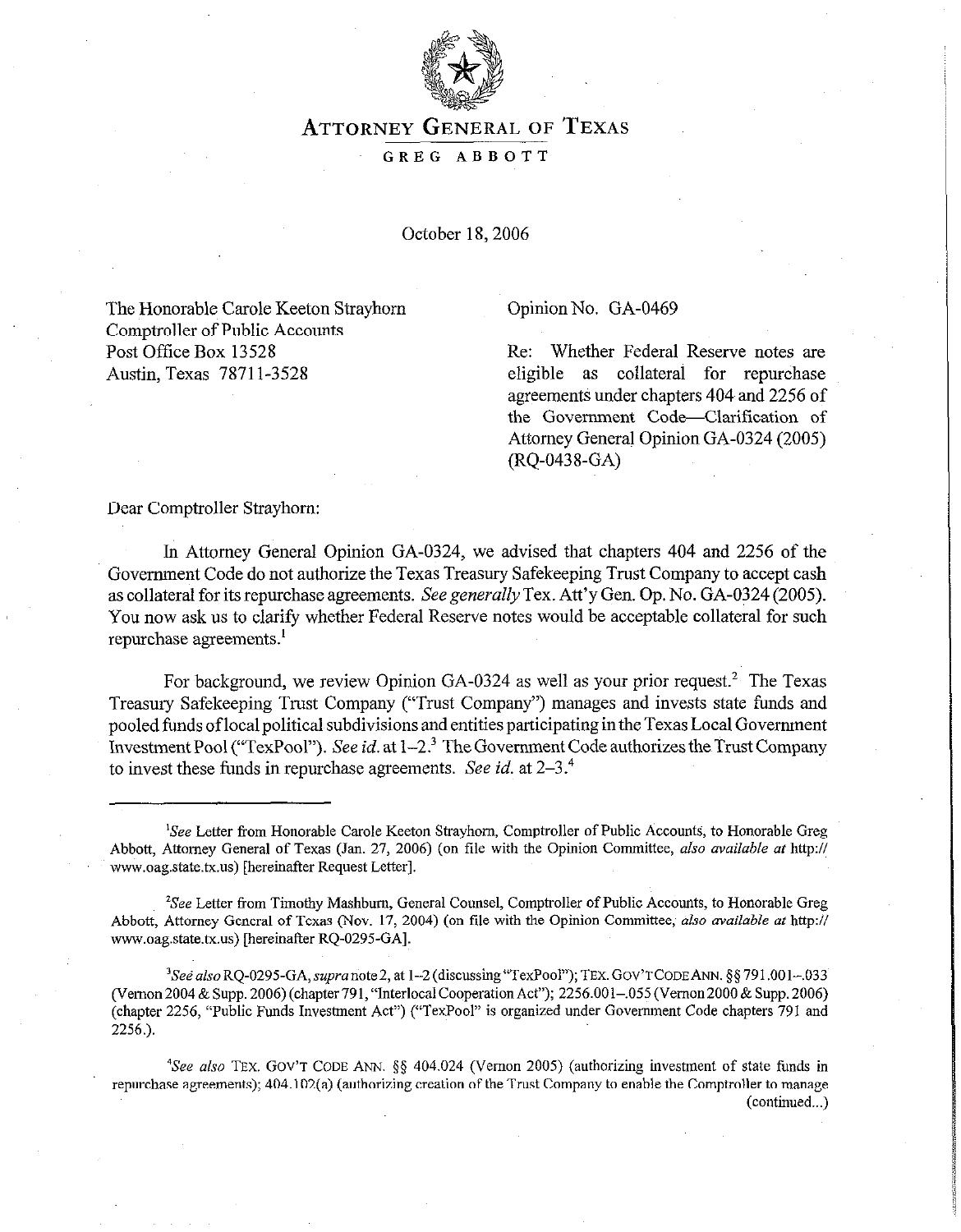The Honorable Carole Keeton Strayhom - Page 2 (GA-0469)

In a repurchase agreement, a party simultaneously sells securities and agrees to buy them back at a specified time. See id. at 3.' Although structured as a sale of securities, a repurchase agreement is essentially a collateralized loan, with the securities that are sold and repurchased serving as collateral and the difference between the initial sale price and the repurchase price representing the investor's return. See *id*.<sup>6</sup> Under Texas statutes, when the state is the initial purchaser the transaction is denominated a "direct security repurchase agreement." TEx. GOV'T CODE ANN. 5 404.001(3) (Vernon 2005) (definition). In a direct security repurchase agreement, the party selling and repurchasing securities is generally referred to as the "counterparty." See Tex. Att'y Gen. Op. No. GA-0324 (2005) at 3; see also RQ-0295-GA, *supra* note 2, at 2.

In your prior request you explained that in a typical Trust Company repurchase agreement, the securities bought and sold are kept at a custodian bank, usually a large money-center bank in New York City. See RQ-0295-GA, *supra* note 2, at 2. The counterparty is generally another large money-center bank that does business in this state or a primaty government securities dealer that maintains billions of dollars of securities at the custodian bank to enable it to participate in repurchase agreements with various public and private investors. See *id.* Typically the securities held by the purchaser in a repurchase agreement are to be determined and allocated nightly. See *id.*  at 2-3. Each day, the counterparty provides the custodian with a list of repurchase agreements to be in place at the end of the day, and the custodian allocates the counterparty's securities to each repurchase agreement. See *id* at 2. Occasionally, however, the counterparty may not have enough securities present at the custodian bank to fully collateralize all of the counterparty's repurchase agreements. See *id.* If this deficiency is determined late in the day, there may not be enough time for the counterparty to obtain additional securities to place with the custodian to satisfy all of the counterparty's repurchase agreements. See *id.* at 2-3. You have informed us that when such a deficiency occurs, it is customary in the banking industry for the counterparty to provide cash to make up the difference between the counterparty's securities maintained at the custodian bank and the amount necessary to satisfy the counterparty's repurchase agreements. See *id.* 

In your prior request you asked whether the Trust Company may invest in a direct repurchase agreement that contemplates the possibility of cash as collateral. See *id*: at 3-4. You noted that the relevant statutes do not expressly include cash among the securities eligible as collateral for a repurchase agreement. See *id.* at 4; see also TEx. GOV'T CODE ANN. \$5 404.001(3)(A)-(C),

'(...continued)

<sup>5</sup>See id. §§ 404.001(3) (Vernon 2005) (defining "direct security repurchase agreement"); 2256.011(b) (Vernon 2000) (defining "repurchase agreement"); Jeanne L. Schroeder, *Repo Madness: The Characterization of Repurchase Agreements under the Bankruptcy Code and the* U.C.C., 46 SYRACUSE L. REV. 999, 1004.05 (1996) (hereinafter "Schroeder").

 ${}^{6}$ See Schroeder, *supra* note 5, at 1006–10 (discussing implications of characterizing a repurchase agreement as a true sale or a secured transaction).

and invest funds, including pooled funds); 404.106(c) (the Trust Company holding funds for a particular participant has the same investment authority as the participant with respect to those funds); 2256.003(a) (Vernon 2000) (authorizing pooled investments); 2256.011 (authorizing investment of local funds in repurchase agreements).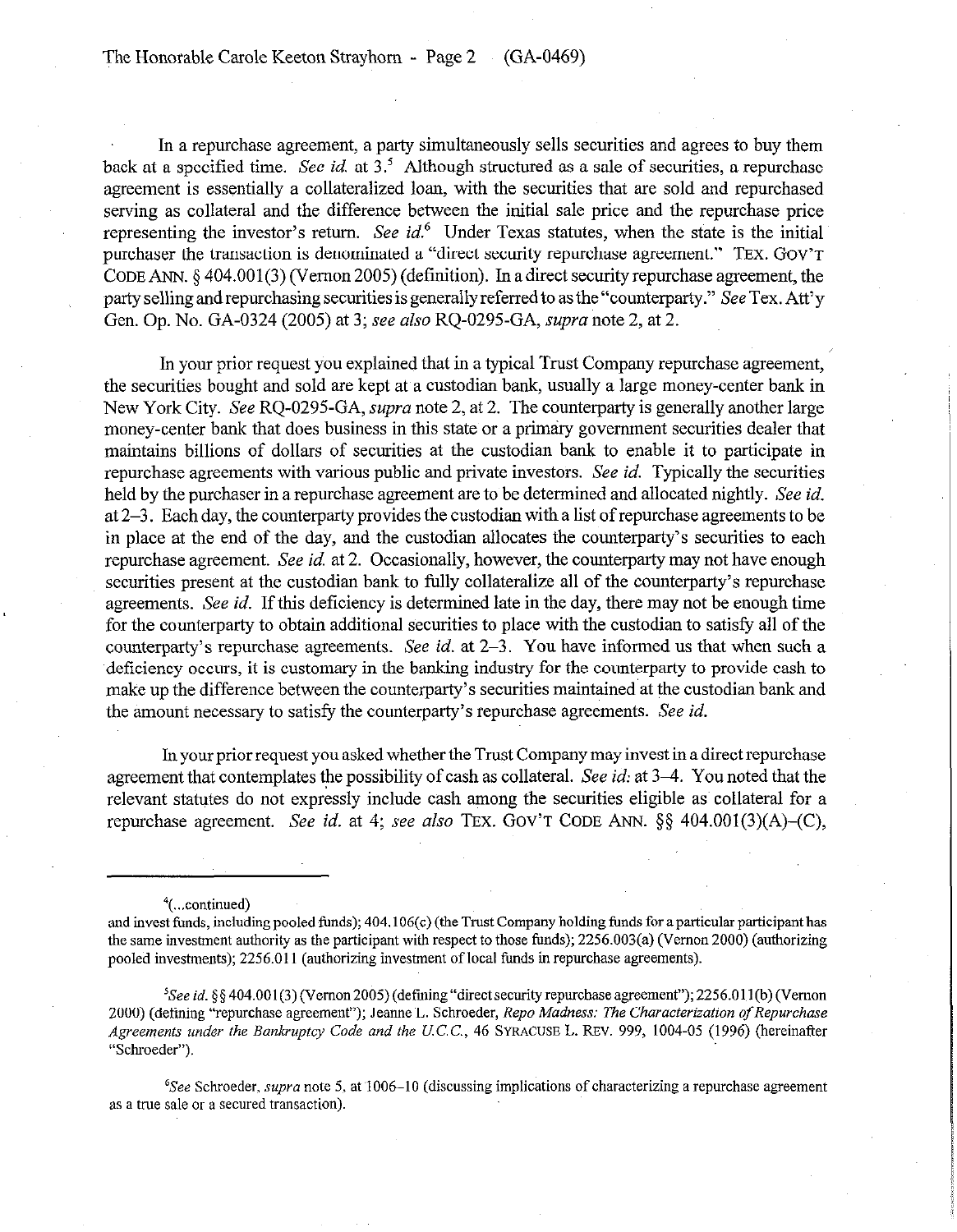.024 (Vernon 2005); 2256.009(a)(l) (vemon Supp. 2006); 2256.01 l(a)(2) (Vernon 2000). You questioned, however, whether that omission was intended to exclude cash from serving as eligible collateral. See RO-0295-GA, *supra* note 2, at 4. You suggested that the legislature's general intent was to limit the collateral eligible to secure a repurchase agreement to relatively risk-free and liquid collateral. See *id.* You observed that cash would adequately serve the same purposes as the collateral that the statutes expressly authorize. *Id.* Thus, you queried whether the pertinent statutes in chapter 404 and 2256 might be construed as permitting cash to serve as collateral in repurchase agreements. See *id.* at 4–5.

We understood you to inquire about "cash" in its usual and ordinary sense, which may include coins, paper money, checks, and demand deposits. See Tex. Att'y Gen. Op. No. GA-0324 (2005) at 6 (citing *Stewart v. Selder, 473* S.W.2d 3, 8-9 (Tex. 1971); see also **TEX.** Bus. & **COM. CODE** ANN. 5 9.102(a)(9) (vemon Supp. 2006) ("'Cash proceeds' means proceeds that are money, checks, deposit accounts, or the like."). We observed that while the repurchase agreement provisions of chapters 404 and 2256 do not mention cash, other provisions of those chapters expressly authorize using cash for other specific purposes. See Tex. Att'y Gen. Op. No. GA-0324 (2005) at 6. For example, section 404.024 authorizes the Comptroller to lend securities under procedures requiring the loan to be fully secured "with cash, obligations, or a combination of cash and obligations." TEX. **GOV'T CODE** ANN. 5 404.024(1) (Vernon 2005). And section 2256.0115 authorizes lending of securities as an investment provided the loan is secured by certain pledged securities, irrevocable letters of credit, or "cash invested in" certain securities and obligations, commercial paper, mutual funds, and investment pools. *Id.*  $\S$  2256.0115(b)(3)(C) (Vernon Supp. 2006). Because the legislature expressly authorized and limited the use of cash as security in sections 404.024(1) and  $2256.0115$ , we determined that sections  $404.024$  and  $2256.011$  could not be read to implicitly authorize cash as eligible collateral in repurchase agreements. See Tex. Att'y Gen. Op. No. GA-0324 (2005) at 7. We concluded that the Trust Company may not invest state funds or TexPool funds "in direct security repurchase agreement contracts that contemplate the possibility of cash as collateral." *Id.* at 8.

You now ask us to confirm that chapters 404 and 2256 of the Government Code expressly authorize Federal Reserve notes as collateral for a repurchase agreement. See Request Letter, *supra* note 1, at 2. Federal Reserve notes are United States currency, legal tender for debts. See 31 U.S.C. 5 5103 (2000). They are our nation's lawful money. *See A&lam v. UnitedStates, 524* F.2d 629,630 (9th Cir. 1974) (Congress has delegated to the Federal Reserve the authority to "establish a national currency" and "to make that currency lawful money."); *Rothacker v. Rockwall County Cent. Appraisal Dist., 703 S.W.2d 235, 236–37 (Tex. App.—Dallas 1985, writ ref'd n.r.e.) (noting that* .Federal Reserve notes are "legal tender;" valued in "dollars," and issued pursuant to Congress' authority to establish a "fiat currency"). And as money, Federal Reserve notes are one form of "cash" as we used the term in our prior opinion. See Tex. Att'y Gen. Op. No. GA-0324 (2005) at 6; **TEX.** Bus. & **COM. CODE** ANN. 5 9.102(a)(9) (Vernon Supp. 2006) (defining "cash proceeds" to include "money"). But as you observe, under federal law, Federal Reserve notes also constitute obligations of the United States:

> The said [Federal Reserve] notes shall be obligations of the United States and shall be receivable by all national and member banks and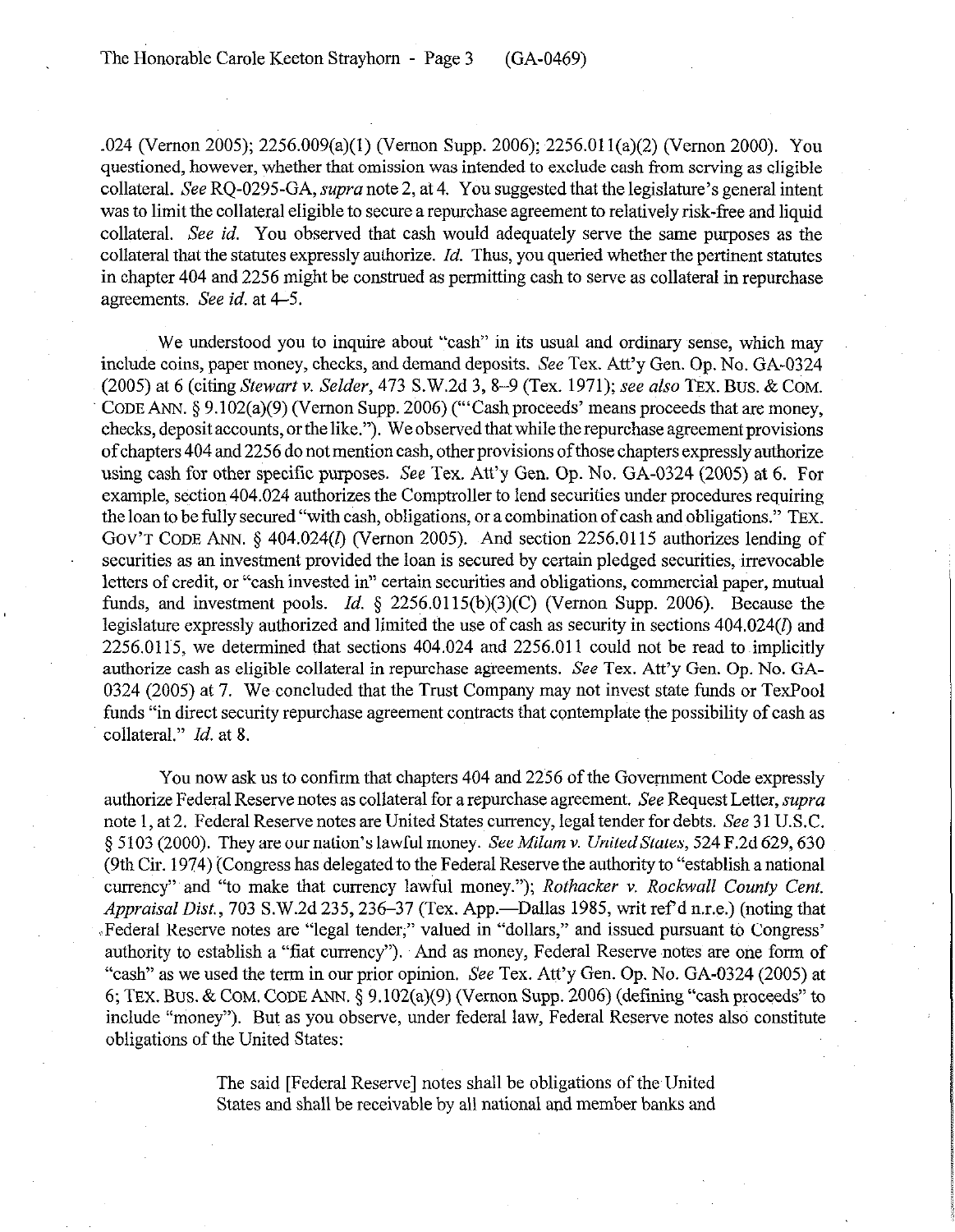Federal reserve banks and for all taxes, customs, and other public dues. They shall be redeemed in lawful money on demand at the Treasury Department of the United States, in the city of Washington, District of Columbia, or at any Federal Reserve bank.

1~2 U.S.C. 5 411 (2000); see *also* Request Letter, *sup-a* note 1, at 2.

Texas Government Code chapters 404 and 2256 expressly authorize categories of acceptable collateral in language similar to the phrase "obligations of the United States." Section 404.001 of the Government Code specifies the exclusive list of "securities, obligations, or participation certificates" that may serve as collateral for a state-fund repurchase agreement:

(A) United States government securities;

(B) direct obligations of or obligations the principal and interest of which are guaranteed by the United States; or

(C) direct obligations of or obligations guaranteed by agencies or instrumentalities of the United States government.

TEX. GOV'T CODE ANN. § 404.001(3)(A)–(C) (Vernon 2005); see also *id.* § 404.024(b)(1), (c) (authorizing the Comptroller to invest in direct security repurchase agreements). Chapter 2256 similarly provides that local funds may be invested in a repurchase agreement only if the agreement "is secured by obligations described by [Government Code] Section 2256.009(a)(l)." *Id. §*   $2256.011(a)(2)$  (Vernon 2000). The obligations that section  $2256.009(a)(1)$  describes are "obligations, including letters of credit, of the United States or its agencies and instrumentalities." *Id. § 2256.009(a)(l)* (Vernon Supp. 2006).

With few exceptions, unambiguous statutes are construed according to their plain language. *See Fitzgerald v. Advanced Spine Fixation* Sys., Inc., 996 S.W.2d 864, 865 (Tex. 1999). When construing an unambiguous statute, we must "apply the tenet that the legislature chooses its words carefully and means what it says." *Nauslar v. Coors Brewing Co.*, 170 S.W.3d 242, 253 (Tex. App.—Dallas 2005, no pet.). Because Federal Reserve notes are obligations of the United States, they are eligible collateral for repurchase agreements under the plain language of sections 404.001, 404.024, 2256.009, and 2256.011 of the Government Code. See TEX. GOV'T CODE ANN. 5s 404,001(3)(B), .024(b) (Vernon 2005); 2256.009(a)(l) (V emon Supp. 2006), 2256.01 l(a)(2) (Vernon 2000).

We reaffirm our determination in Opinion GA-0324 that, as a general proposition, sections 404.024 and 2256.011 do not authorize the Trust Company to accept cash in all its fotms as collateral for repurchase agreements. See Tex. Att'y Gen. Op. No. GA-0324 (2005) at 8. But that opinion was overly broad, and must be modified to account for cash that constitutes an obligation of the United States, such as Federal Reserve notes. Attorney General Opinion GA-0324 (2005) is modified to the extent that it provides that cash inthe fomr of a government obligation is not eligible as collateral for repurchase agreements.